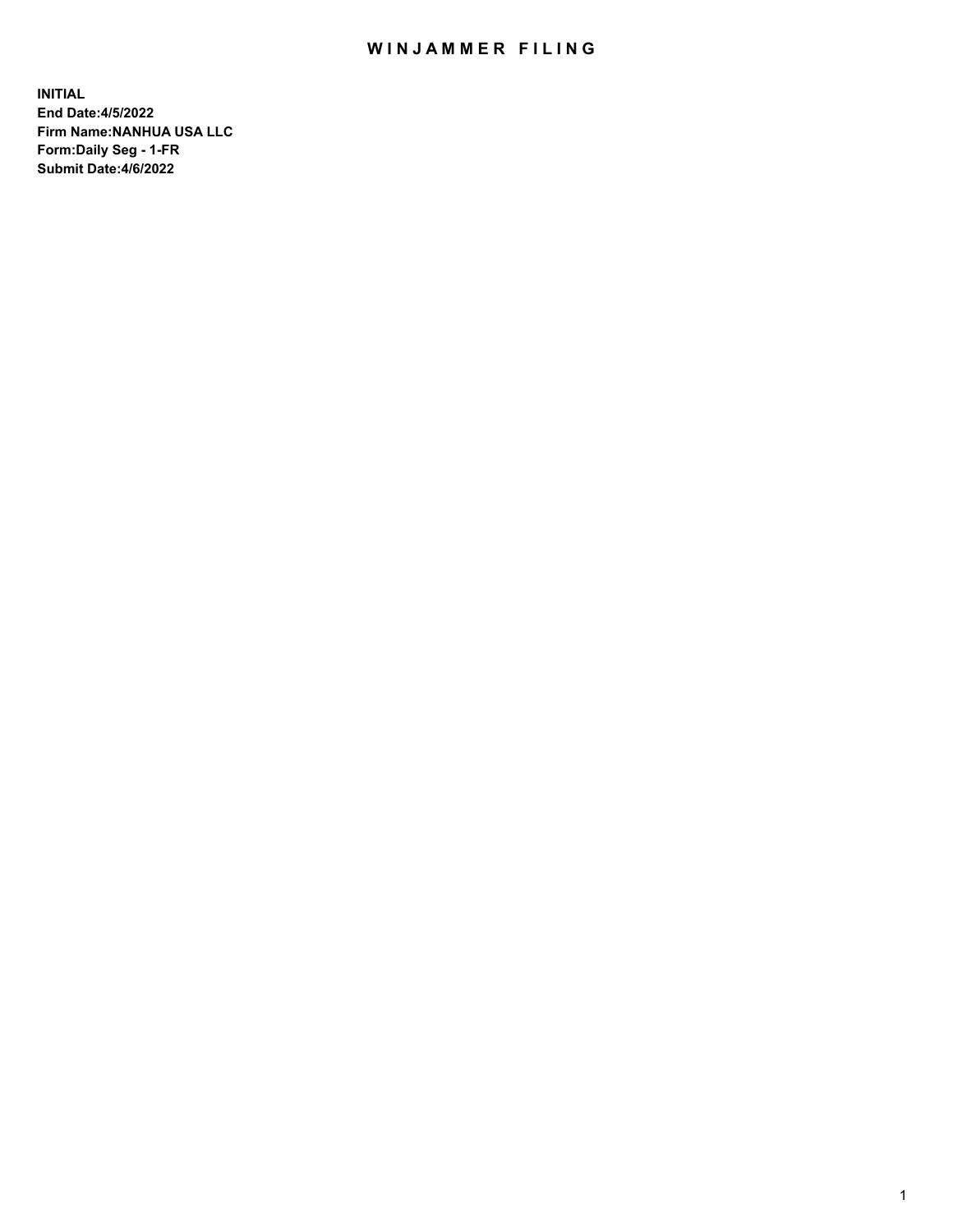## **INITIAL End Date:4/5/2022 Firm Name:NANHUA USA LLC Form:Daily Seg - 1-FR Submit Date:4/6/2022 Daily Segregation - Cover Page**

Name of Company **NANHUA USA LLC** [0010] Contact Name **Tracy Yuan** [0040] Contact Phone Number **+1 (312) 526-3930** [0060] Contact Email Address **tracy.yuan@nanhua-usa.com** [0065] FCM's Customer Segregated Funds Residual Interest Target (choose one): a. Minimum dollar amount: ; or **3,500,000** [8930] b. Minimum percentage of customer segregated funds required:% ; or **0** [8940] c. Dollar amount range between:and; or **0** [8950] **0** [8951] d. Percentage range of customer segregated funds required between:% and%. **0** [8960] **0** [8961] FCM's Customer Secured Amount Funds Residual Interest Target (choose one): a. Minimum dollar amount: ; or **100,000** [8970] b. Minimum percentage of customer secured funds required:% ; or **0** [8980] c. Dollar amount range between:and; or **0** [8990] **0** [8991] d. Percentage range of customer secured funds required between:% and%. **0** [9000] **0** [9001] FCM's Cleared Swaps Customer Collateral Residual Interest Target (choose one): a. Minimum dollar amount: ; or **0** [9010] b. Minimum percentage of cleared swaps customer collateral required:% ; or **0** [9020] c. Dollar amount range between:and; or **0** [9030] **0** [9031]

d. Percentage range of cleared swaps customer collateral required between:% and%. **0** [9040] **0** [9041]

Attach supporting documents CH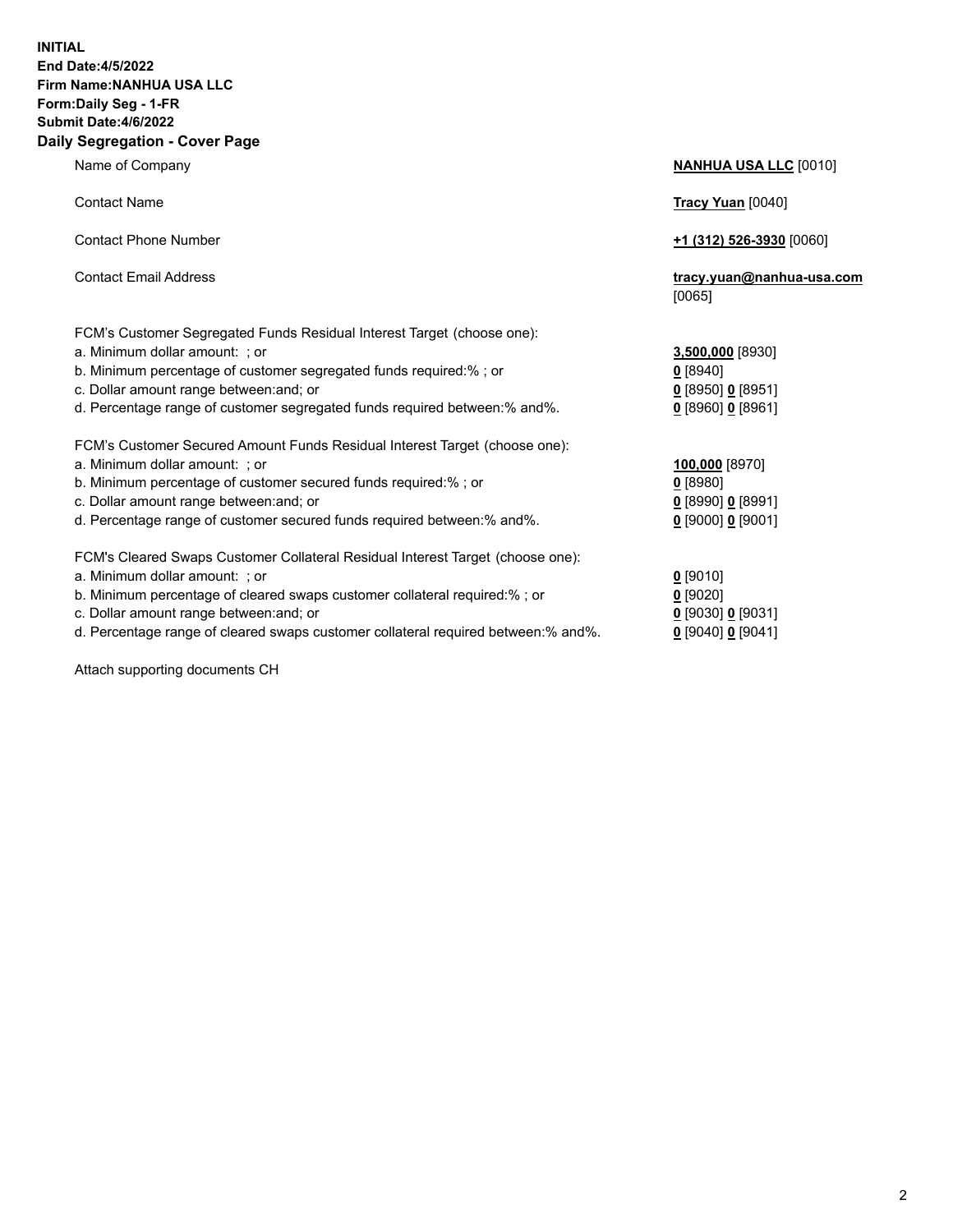## **INITIAL End Date:4/5/2022 Firm Name:NANHUA USA LLC Form:Daily Seg - 1-FR Submit Date:4/6/2022 Daily Segregation - Secured Amounts**

|     | Foreign Futures and Foreign Options Secured Amounts                                         |                               |
|-----|---------------------------------------------------------------------------------------------|-------------------------------|
|     | Amount required to be set aside pursuant to law, rule or regulation of a foreign            | $0$ [5605]                    |
|     | government or a rule of a self-regulatory organization authorized thereunder                |                               |
| 1.  | Net ledger balance - Foreign Futures and Foreign Option Trading - All Customers             |                               |
|     | A. Cash                                                                                     | 338,935 [5615]                |
|     | B. Securities (at market)                                                                   | $0$ [5617]                    |
| 2.  | Net unrealized profit (loss) in open futures contracts traded on a foreign board of trade   | -920 [5625]                   |
| 3.  | Exchange traded options                                                                     |                               |
|     | A. Market value of open option contracts purchased on a foreign board of trade              | $0$ [5635]                    |
|     | B. Market value of open contracts granted (sold) on a foreign board of trade                | $0$ [5637]                    |
| 4.  | Net equity (deficit) (add lines 1. 2. and 3.)                                               | 338,015 [5645]                |
| 5.  | Account liquidating to a deficit and account with a debit balances - gross amount           | $0$ [5651]                    |
|     | Less: amount offset by customer owned securities                                            | 0 [5652] 0 [5654]             |
| 6   | Amount required to be set aside as the secured amount - Net Liquidating Equity              | 338,015 [5655]                |
|     | Method (add lines 4 and 5)                                                                  |                               |
| 7.  | Greater of amount required to be set aside pursuant to foreign jurisdiction (above) or line | 338,015 [5660]                |
|     | 6.                                                                                          |                               |
|     | FUNDS DEPOSITED IN SEPARATE REGULATION 30.7 ACCOUNTS                                        |                               |
| 1.  | Cash in Banks                                                                               |                               |
|     | A. Banks located in the United States                                                       | 634,660 [5700]                |
|     | B. Other banks qualified under Regulation 30.7                                              | 0 [5720] 634,660 [5730]       |
| 2.  | <b>Securities</b>                                                                           |                               |
|     | A. In safekeeping with banks located in the United States                                   | $0$ [5740]                    |
|     | B. In safekeeping with other banks qualified under Regulation 30.7                          | 0 [5760] 0 [5770]             |
| 3.  | Equities with registered futures commission merchants                                       |                               |
|     | A. Cash                                                                                     | $0$ [5780]                    |
|     | <b>B.</b> Securities                                                                        | $0$ [5790]                    |
|     | C. Unrealized gain (loss) on open futures contracts                                         | $0$ [5800]                    |
|     | D. Value of long option contracts                                                           | $0$ [5810]                    |
|     | E. Value of short option contracts                                                          | 0 [5815] 0 [5820]             |
| 4.  | Amounts held by clearing organizations of foreign boards of trade                           |                               |
|     | A. Cash                                                                                     | $0$ [5840]                    |
|     | <b>B.</b> Securities                                                                        | $0$ [5850]                    |
|     | C. Amount due to (from) clearing organization - daily variation                             | 0[5860]                       |
|     | D. Value of long option contracts                                                           | $0$ [5870]                    |
|     | E. Value of short option contracts                                                          | 0 [5875] 0 [5880]             |
| 5.  | Amounts held by member of foreign boards of trade                                           |                               |
|     | A. Cash                                                                                     | 60,613 [5900]                 |
|     | <b>B.</b> Securities                                                                        | $0$ [5910]                    |
|     | C. Unrealized gain (loss) on open futures contracts                                         | $-920$ [5920]                 |
|     | D. Value of long option contracts                                                           | $0$ [5930]                    |
|     | E. Value of short option contracts                                                          | <u>0</u> [5935] 59,693 [5940] |
| 6.  | Amounts with other depositories designated by a foreign board of trade                      | $0$ [5960]                    |
| 7.  | Segregated funds on hand                                                                    | $0$ [5965]                    |
| 8.  | Total funds in separate section 30.7 accounts                                               | 694,353 [5970]                |
| 9.  | Excess (deficiency) Set Aside for Secured Amount (subtract line 7 Secured Statement         | 356,338 [5680]                |
|     | Page 1 from Line 8)                                                                         |                               |
| 10. | Management Target Amount for Excess funds in separate section 30.7 accounts                 | 100,000 [5980]                |
| 11. | Excess (deficiency) funds in separate 30.7 accounts over (under) Management Target          | 256,338 [5985]                |
|     |                                                                                             |                               |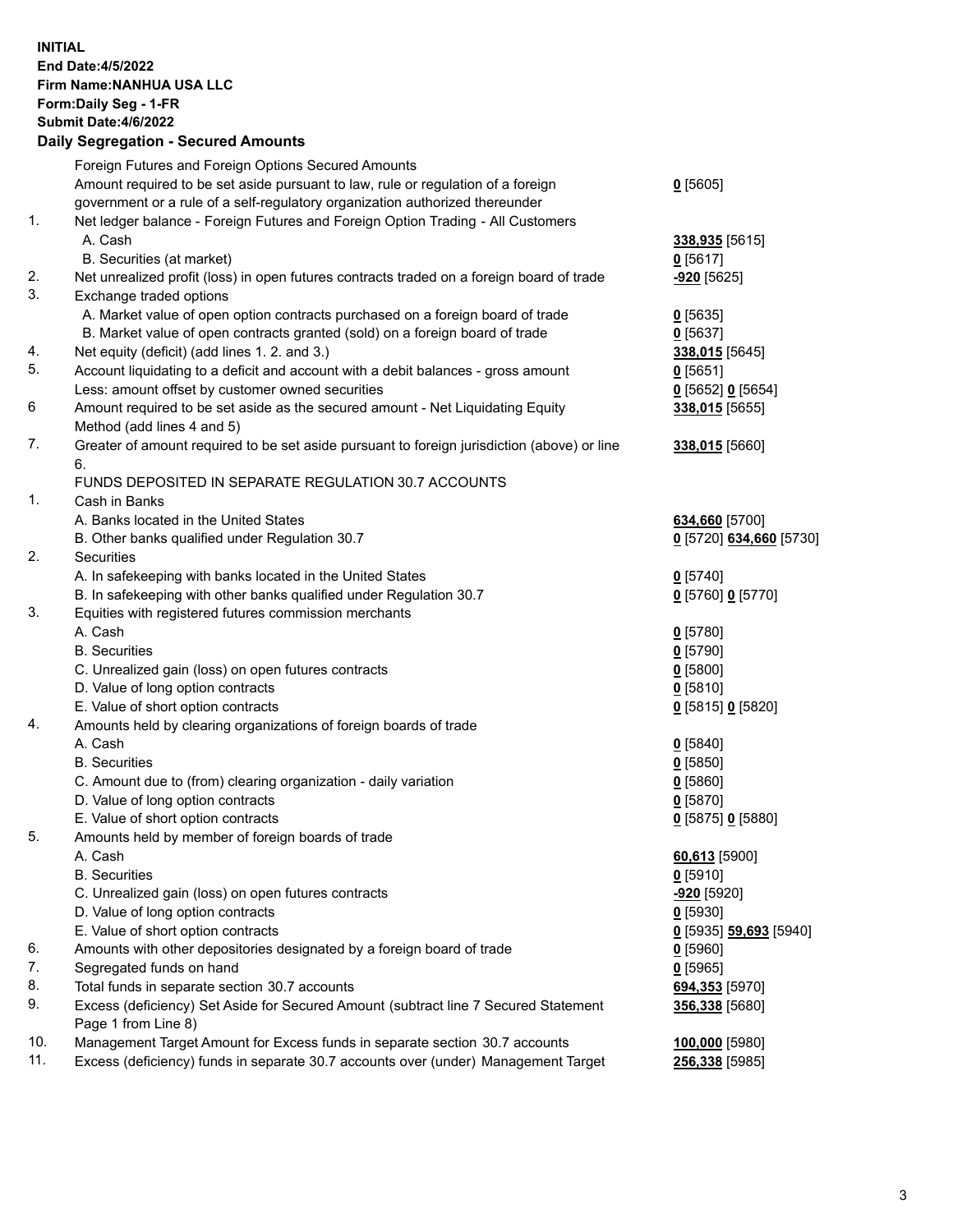| <b>INITIAL</b> | <b>End Date:4/5/2022</b><br>Firm Name: NANHUA USA LLC<br>Form: Daily Seg - 1-FR<br><b>Submit Date: 4/6/2022</b><br>Daily Segregation - Segregation Statement |                          |
|----------------|--------------------------------------------------------------------------------------------------------------------------------------------------------------|--------------------------|
|                | SEGREGATION REQUIREMENTS (Section 4d(2) of the CEAct)                                                                                                        |                          |
| $\mathbf{1}$ . | Net ledger balance                                                                                                                                           |                          |
|                | A. Cash                                                                                                                                                      | 167,590,790 [5000]       |
|                | B. Securities (at market)                                                                                                                                    | 991,858 [5010]           |
| 2.             | Net unrealized profit (loss) in open futures contracts traded on a contract market                                                                           | 10,583,264 [5020]        |
| 3.             | Exchange traded options                                                                                                                                      |                          |
|                | A. Market value of open option contracts purchased on a contract market                                                                                      | 2,145,806 [5030]         |
|                | B. Market value of open option contracts granted (sold) on a contract market                                                                                 | -8,867,730 [5040]        |
| 4.             | Net Equity (deficit) (add lines 1, 2, and 3)                                                                                                                 | 172,443,988 [5050]       |
| 5.             | Accounts liquidating to a deficit and accounts with                                                                                                          |                          |
|                | debit balances - gross amount                                                                                                                                | $0$ [5060]               |
|                | Less: amount offset by customer owned securities                                                                                                             | $0$ [5070] 0 [5080]      |
| 6.             | Amount required to be segregated (add lines 4 and 5)                                                                                                         | 172,443,988 [5090]       |
|                | FUNDS IN SEGREGATED ACCOUNTS                                                                                                                                 |                          |
| 7.             | Deposited in segregated funds bank accounts                                                                                                                  |                          |
|                | A. Cash                                                                                                                                                      | 2,297,119 [5100]         |
|                | B. Securities representing investment of customers' funds (at market)                                                                                        | $0$ [5110]               |
|                | C. Securities held for particular customers or option customers in lieu of cash (at                                                                          | $0$ [5120]               |
|                | market)                                                                                                                                                      |                          |
| 8.             | Margins on deposit with derivatives clearing organizations of contract markets                                                                               |                          |
|                | A. Cash                                                                                                                                                      | 194,905,302 [5130]       |
|                | B. Securities representing investment of customers' funds (at market)<br>C. Securities held for particular customers or option customers in lieu of cash (at | $0$ [5140]               |
|                | market)                                                                                                                                                      | 991,858 [5150]           |
| 9.             | Net settlement from (to) derivatives clearing organizations of contract markets                                                                              | -5,730,824 [5160]        |
| 10.            | Exchange traded options                                                                                                                                      |                          |
|                | A. Value of open long option contracts                                                                                                                       | 2,145,806 [5170]         |
|                | B. Value of open short option contracts                                                                                                                      | -8,867,730 [5180]        |
| 11.            | Net equities with other FCMs                                                                                                                                 |                          |
|                | A. Net liquidating equity                                                                                                                                    | $0$ [5190]               |
|                | B. Securities representing investment of customers' funds (at market)                                                                                        | 0 [5200]                 |
|                | C. Securities held for particular customers or option customers in lieu of cash (at                                                                          | $0$ [5210]               |
|                | market)                                                                                                                                                      |                          |
| 12.            | Segregated funds on hand                                                                                                                                     | $0$ [5215]               |
| 13.            | Total amount in segregation (add lines 7 through 12)                                                                                                         | 185,741,531 [5220]       |
| 14.            | Excess (deficiency) funds in segregation (subtract line 6 from line 13)                                                                                      | <b>13,297,543</b> [5230] |
| 15.            | Management Target Amount for Excess funds in segregation                                                                                                     | 3,500,000 [5240]         |
| 16.            | Excess (deficiency) funds in segregation over (under) Management Target Amount                                                                               | 9,797,543 [5250]         |
|                | <b>Excess</b>                                                                                                                                                |                          |